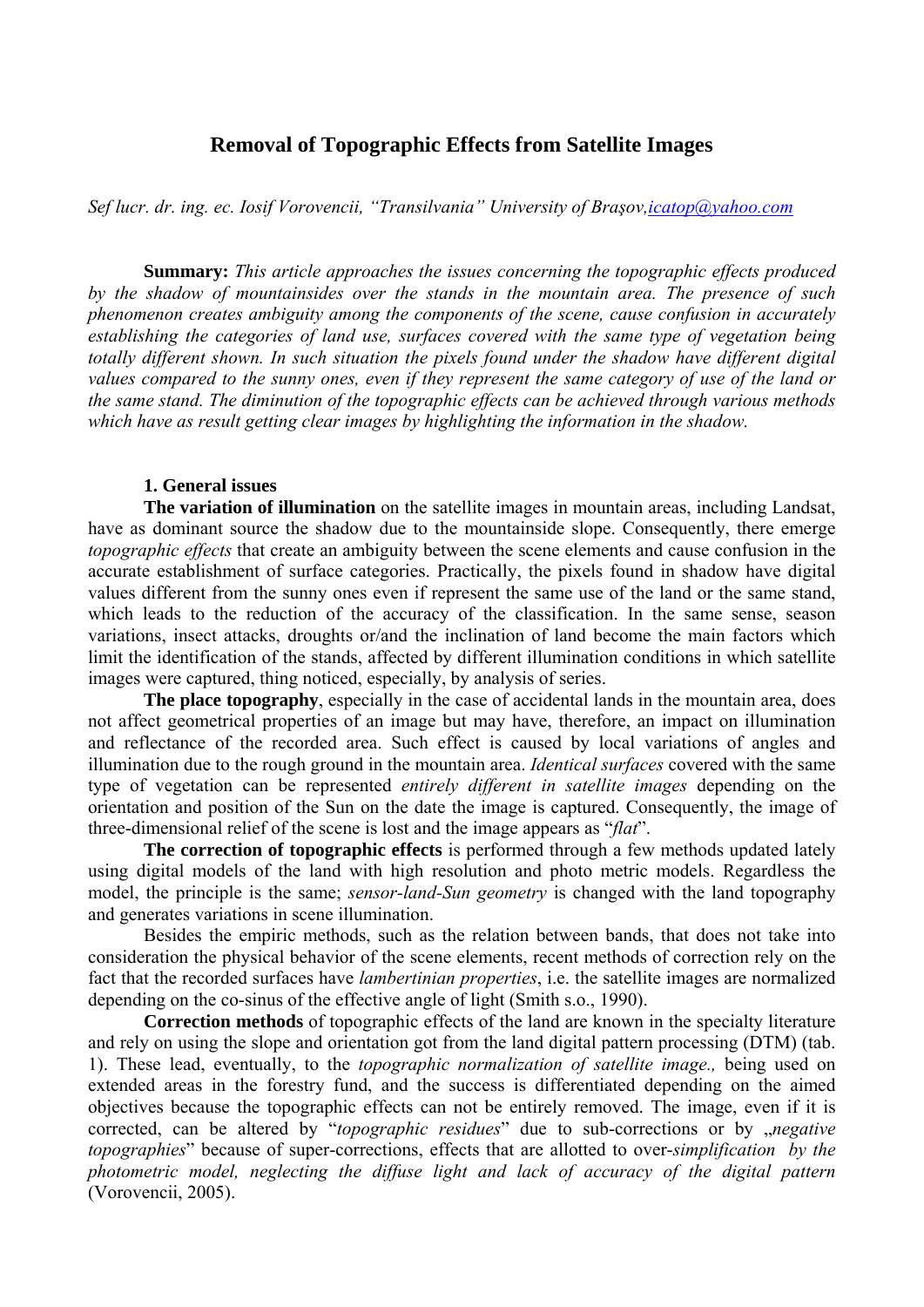|                                                                                                                                                                  |                                                                                                                                                             | Table 1                                                                                                                       |
|------------------------------------------------------------------------------------------------------------------------------------------------------------------|-------------------------------------------------------------------------------------------------------------------------------------------------------------|-------------------------------------------------------------------------------------------------------------------------------|
| Cosine correction                                                                                                                                                | <b>Minnaert Correction</b>                                                                                                                                  | Correction "c"                                                                                                                |
| $L_H = L_T \frac{\cos(z)}{\cos(i)}$<br>$L_H$ -radiation noticed<br>the <sub>1</sub><br>on<br>horizontal surface<br>$L_T$ – radiation noticed on the bent<br>land | $L_{H} = L_{T} \frac{\cos^{k}(z)}{\cos^{k}(i)}$<br>$k$ -Minnaert constant<br>$k = 1$ for Lambertinian<br>surface<br>$(k$ takes values between 0<br>and $1)$ | $L_{H} = L_{T} \frac{\cos^{k}(z) + c}{\cos^{k}(i) + c}$<br>$c = \frac{b}{c}$ -<br>correction<br>$\boldsymbol{m}$<br>parameter |
| $z$ – zenith angle of the Sun<br>$\ $ <i>i</i> – incidence angle                                                                                                 |                                                                                                                                                             | $b$ – point of intersection of<br>the regression line<br>$m$ – slope of regression line                                       |

 *Corrections of topographic effects* 

**The cosine correction** is an empiric statistic method relying on a significant correlation between a dependent variable and one or more independent variables (tab. 1). The quality of the correction depends on the degree of clearness of the function of regression. This method is applied seldom, in the case of lands with slow bent, in order to equalize the differences of lightning duet o the position of the Sun and in the analysis of some sets of multi-temporal data. The pattern provides good results on flat ground, in the field, in the situations in which the cosine of the incidence angle is close to one; the more this angle increases and gets to  $90^\circ$ , the cosine tends to be zero, and the results are weak. This method models only the direct radiation part.

**Minnaert correction** uses, compared to the above-mentioned formula, a constant with the same name (*k*) that varies between zero and one and depends on the wave length and surface topography (Minnaert, 1941). Empiric techniques for constant calculation have been described for different surface types (Meyer, 1993; Smith s.o., 1980). The correction application reduces the topographic spectral variation with approximately 69% compared to not-corrected data (Civco, 1989), presents a significant improvement compared to the band reports (Colby, 1991), but there is the difficulty connected to the constant calculation accuracy. Over the degree and precision of its determination, i.e. the quantification degree, the specialty literature is very varied (Schanzer, 1992; Teillet s.o., 1982).

**Correction "c"** supposes that this term can be mathematically deducted using data collected in situ for different types of surfaces as in the case of Minnaert constant. From mathematical point of view, the effect of the constant *c* is similar to *k* since it diminishes the super-correction for less lighted pixels. Certain works show that by applying this correction there appears a slight improvement concerning the removal of topographic effects compared to Minnaert correction (Minnaert, 1941). Both, *k* and *c*, seem to be superior to "*cosine function*" from the point of view of quantification and visual aspect (Meyer, 1993; Smith ş.a., 1980).

The bands relation can be used in reducing the same topographic effects having the clear advantage of *simplicity and transparence* (Holben s.o., 1980; Millette, 1995). The obstacle in using this method is the existence of the image errors which, by applying the correction, are multiplied, representing an extremely difficult and undesired problem. The procedure is nevertheless used for correcting the topographic effects in the case of surfaces which do not have a high quality digital pattern of the land. Research have shown that this technique can not highlight the variations of details reflectance with the same spectral response, providing good results in the case of civil engineering (roads and urbane areas) and poorer in case of forests (Millette s.o., 1995).

## **2. Material used**

For the analysis of topographic effect there was used a satellite record *Landsat 5 TM* multispectral with spacial resolution of 30 m. The image represents a frame in the scene with 183 orbit 183, row 28 (185x185 km), with centre coordinates of  $46^{\circ}20$  latitude and  $25^{\circ}56$  longitude. It was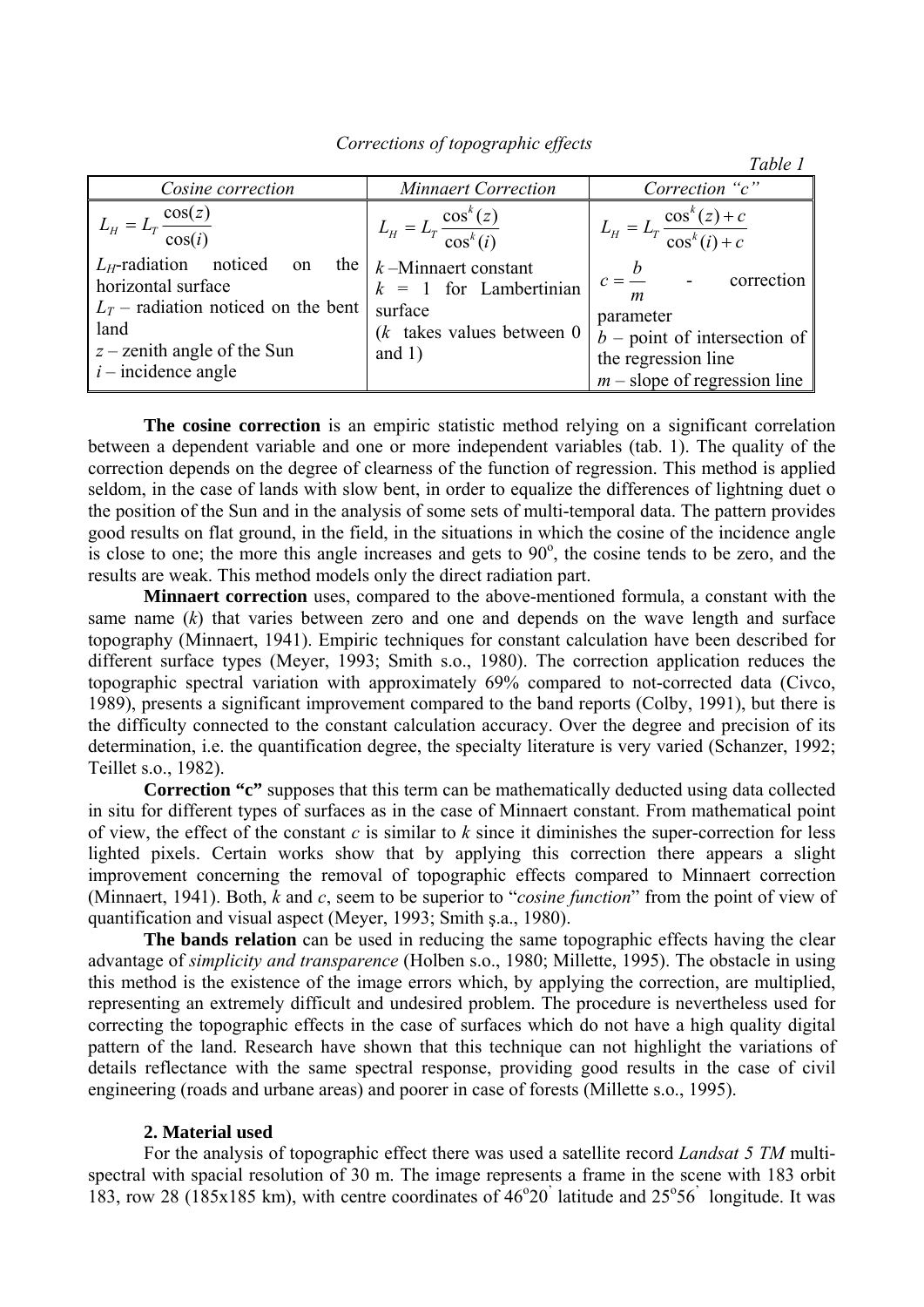captured in 1989 and covers the area between Piatra Craiului mountains and Bucegi mountains, including various categories of land use: forest of resinous, meadows, grass, cultivated and not cultivated agricultural land, inside the built-up area land, s.o.

The image processing was done with the *soft Erdas Imagine v. 8.6*.

# **3. Satellite images atmospheric correction**

**The quality of satellite images** can be conditioned also by the condition of the atmosphere. The degree of its loading in the moment of capturing may insert in the signal two forms of radiation, the one of *Rayleigh type*, provided by molecular distribution and *aerosols and fog radiation*. For such reasons, it is required that before their processing, there are certain corrections which remove, as far as possible, the perturbation effect of the atmosphere. Its neglecting may prevent and distort the image interpretation.

**Practically**, depending on the application there can be done an "*absolute atmospheric correction*", when the numerical value of the pixel is converted in reflectance, or "*relative*", when the same numerical value in the corrected image directly represents the reflectance (Chavez andMackinnon, 1994). It is obvious that in most of the cases, the image data calibration in units of radiation is necessary before making the context classification and highlighting the changes by using multi-temporal images.

 **The dark object subtraction** simultaneously removes the forms of radiation above mentioned. Consequently it has become the simplest and the most spread method, based on "*the absolute atmospheric correction*" and used in applications giving as objective the satellite images content classification or highlight of changes. It is recommended in the case of *Landsat TM* images which cover objects with weak contract and are captured in an homogenous atmosphere, case in which the minimum digital values from the histogram of the entire scene are considered to appear because of the effect of the atmosphere and, consequently, can be extracted from all pixels (Chavez, 1989). Algorithms, much more sophisticated, take into account, clear water as object with weak contrast for highlighting optic information of the atmosphere in view of achieving the radiometric normalization. More recently it was underlined the existence of a stable relation between the surface reflecting in average infrared and blue and red band for dense vegetation and dark color.

*Relative atmospheric correction* has as support the existence of a linear relation in time between the bands of the image established through radiometric measurements over certain *pseudoinvariant features* that represent well identifiable objects and stable from spectral point of view.

The utility of the atmosphere correction, per total, is sometimes contested. Thus, for many applications based on the classification of the image content and highlight of changes, it is considered that its application is unnecessary. A typical example is the classification using the method of *maximum probability* in the case of using a single image. As long as the samples and the image, whose content must be classified, gave the same relative scale, corrected or not corrected, *the atmospheric correction has a minimum effect* on the classification accuracy. For Landsat TM data, the dominant atmospheric effect is the distribution to which it is added on a signal, while the multiplicative effect of the absorption is often neglected because TM bands are selected so that the effects owed to it are avoided.

A large number of studies performed show that the application of the atmospheric correction has a small effect over the classification carried out on an image captured at a single date and in other cases it is not necessary if spectral signatures which characterize the selected classes derive from the image to be classified.

In certain situations, the atmospheric correction must be applied before the classification, of highlighting he changes and use of vegetation index. Thus, the NDVI index, deducted by taking into consideration the effect of the atmosphere is given by the formula: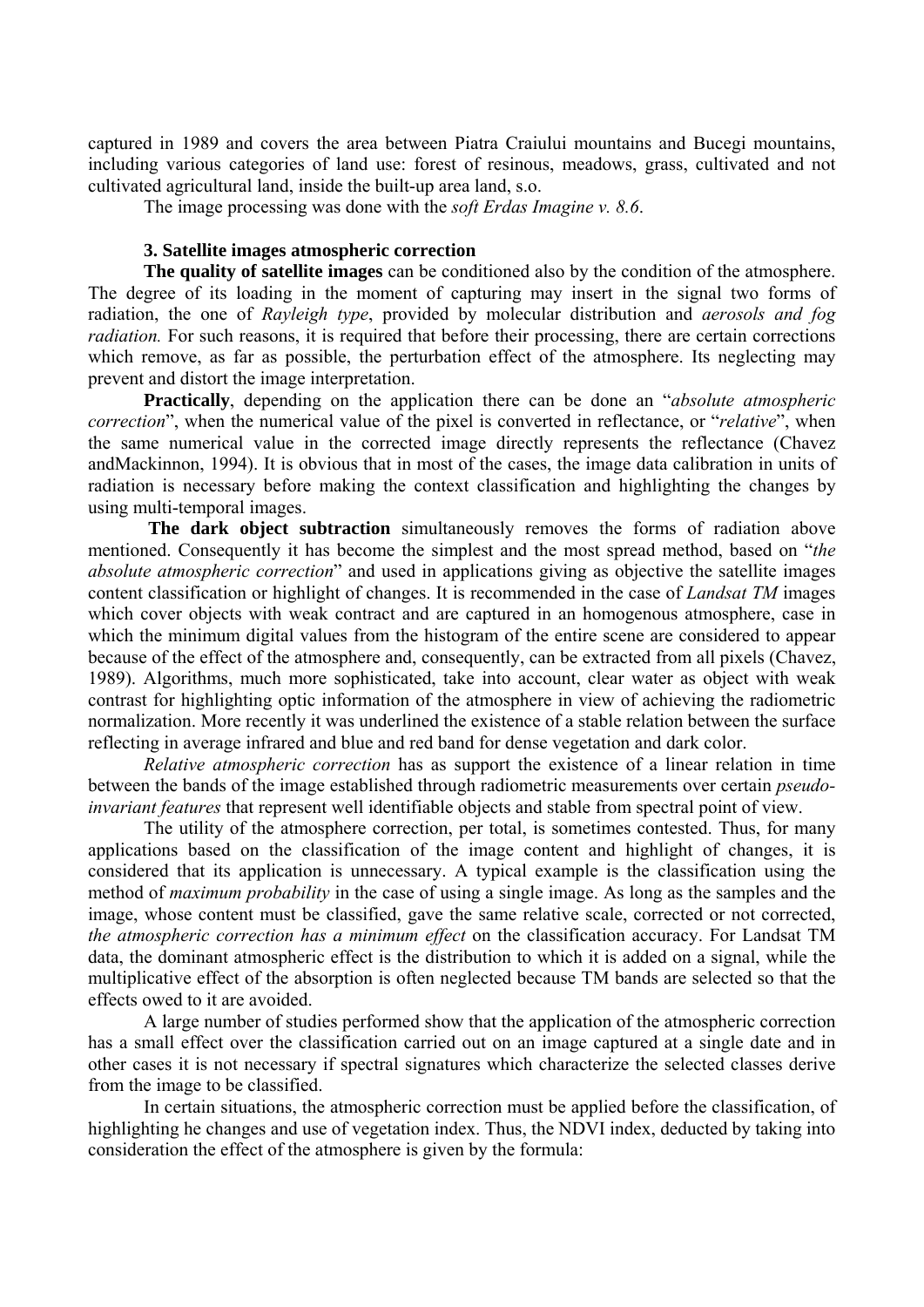$$
NDVI = \frac{(TM4 - TM3) - (A4 - A3)}{(TM4 + TM3) - (A4 + A3)}
$$
\n(1)

where A3 and A4 represent the effect of the atmosphere for bands TM3 and TM4.

 The above relation takes into consideration the effects of the atmosphere which influence NDVI signals and the modification is not linear. The research shows that the simple relation IR/R (TM4/TM3 in the case of Landsat data) is affected by atmosphere and the NDVI index calculated above the atmosphere has always a smaller value than the NDVI calculated over the wreath. The effects of the atmosphere over NDVI are significant and can grow to 50% or more in the case of existence of a thin or interrupted vegetal cover.

# **4**. **Removal of topographic effects from the studied satellite image**

**Surfaces considered** are found, such as shown, in the mountain area, with rough-ground. Consequently, relying on the above mentions for Landsat images was carried out *the topographic normalization* having as purpose the removal of topographic effects. The main features of the works are:

- ¾ *materials*, use of *satellite image with atmospheric correction* by the supplier, *digital pattern of the land and the data in the image header* referring to azimuth and the Sun elevation from the moment of their acquire;
- ¾ *the digital model of the land* was carried out with the size of the pixel of 5 m;
- $\triangleright$  *resampling*, in view of reducing the size of DTM pixels from 30 x 30 m to 5 x 5 m, was done in the *Universal Transverse Mercator* sampling system, *WGS 84*, *north, area 35, range 24E – 30E*. The DTM was used in the same sampling system (UTM) in which the satellite image was geo-referenced;
- ¾ *method* : "*the closest neighbor*", using a polynomial approximation of the 3rd degree and a tolerance of 0,1 pixels;
- ¾ *the topographic normalization* was carried out by applying *lambertinian model*  which is incorporated in the program Erdas, using as entry data the image in the combination RGB 432;
- ¾ *The final product* in combination RGB 321 rendering natural colors both for images before and after the topographic normalization (drawing 1).

Application of the topographic normalization for removal of topographic effects in the case of satellite images captured in areas with inclined and rough-ground proved to be an operation with significant results (Vorovencii, 2005).

## **5. Conclusions**

 Concerning the *influence of the atmosphere* over the content of satellite images was found out :

¾ *the accuracy of the reflectance* of the surface, taking into account the atmospheric correction, might be assessed through measurements "*in situ*" of the atmosphere properties and of the reflectance itself during the image capture. Unfortunately this ideal means relies on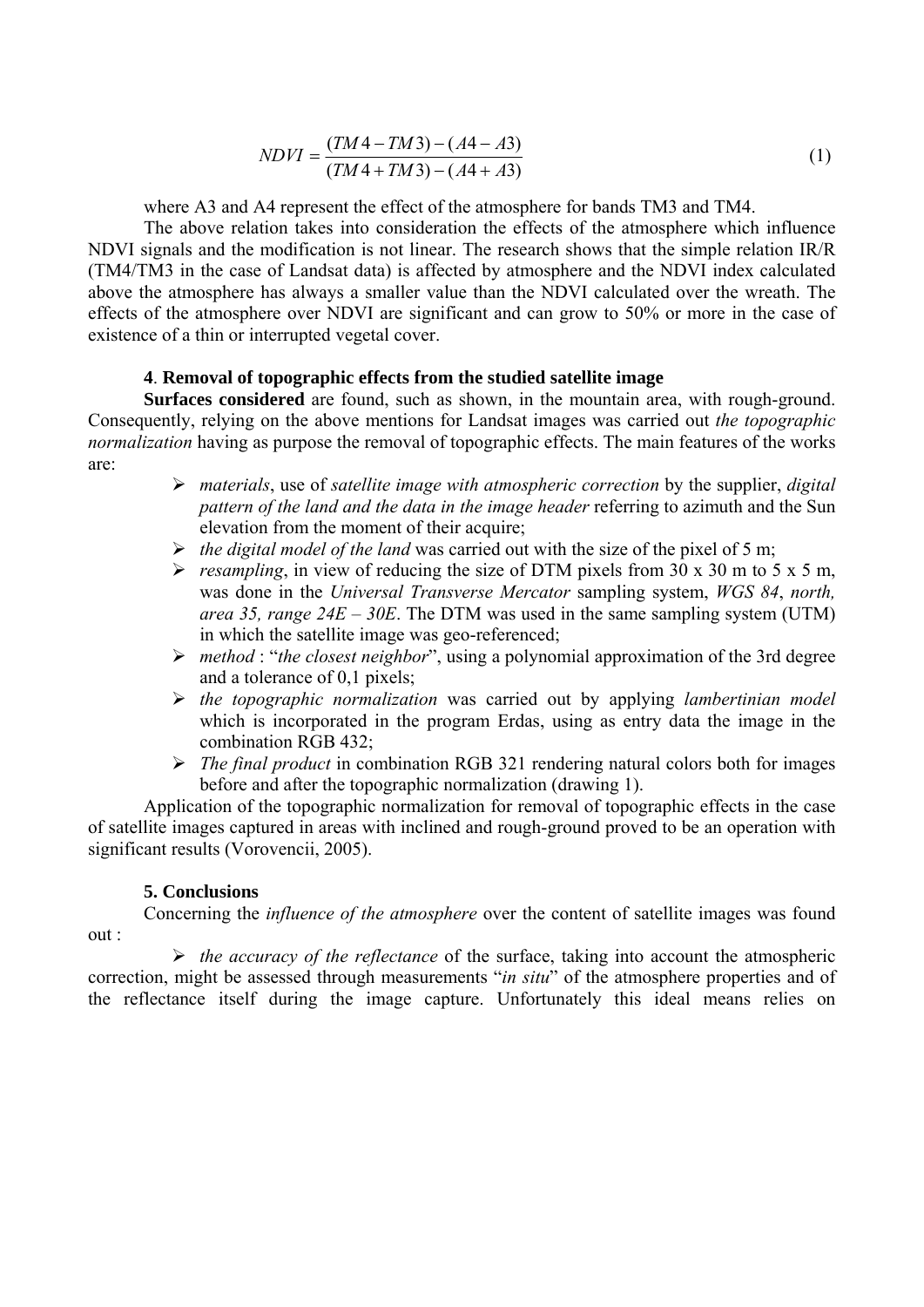

 $\mathbf{b}$ .

**Drawing 1.** Image Landsat 5 TM in natural color, combination RGB 321: a – before the removal of the topographic effects; b - after the removal of the topographic effects

determinations over the spectral reflectance which is not available but can be replaced, just as well, by relative measurements;

¾ *concerning the spreading phenomenon*, it was found that the aerosols increase the reflectance of the dark color details and reduces the one of bright details, causing thus losses of information. The atmospheric correction does not allow for their recovery because, basically, it *can not add new information on the original image*; its effects reside in reducing and/or *bringing multitemporal data to a common radiometric scale*;